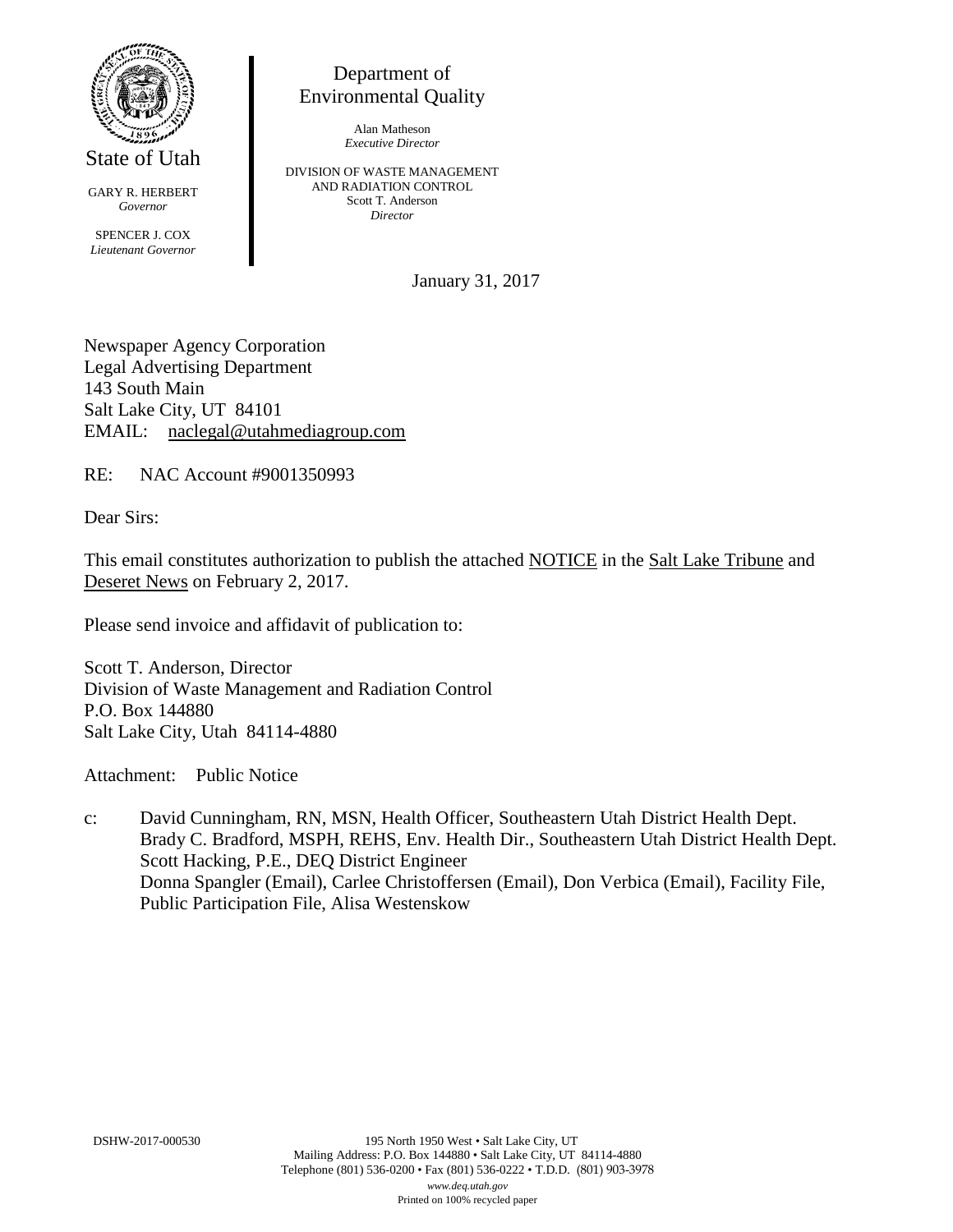

State of Utah

GARY R. HERBERT *Governor* SPENCER J. COX *Lieutenant Governor*

Department of Environmental Quality

> Alan Matheson *Executive Director*

DIVISION OF WASTE MANAGEMENT AND RADIATION CONTROL Scott T. Anderson *Director*

January 31, 2017

Sun Advocate 845 East Main Price, UT 84501

Email: legals@sunad.com

Dear Sirs:

This email constitutes authorization to publish the attached NOTICE in the Sun Advocate on February 2, 2017.

Please send invoice and affidavit of publication to:

Scott T. Anderson, Director Division of Waste Management and Radiation Control P.O. Box 144880 Salt Lake City, Utah 84114-4880

Attachment: Public Notice

c: David Cunningham, RN, MSN, Health Officer, Southeastern Utah District Health Dept. Brady C. Bradford, MSPH, REHS, Env. Health Dir., Southeastern Utah District Health Dept. Scott Hacking, P.E., DEQ District Engineer Donna Spangler (Email), Carlee Christoffersen (Email), Don Verbica (Email), Facility File, Public Participation File, Alisa Westenskow